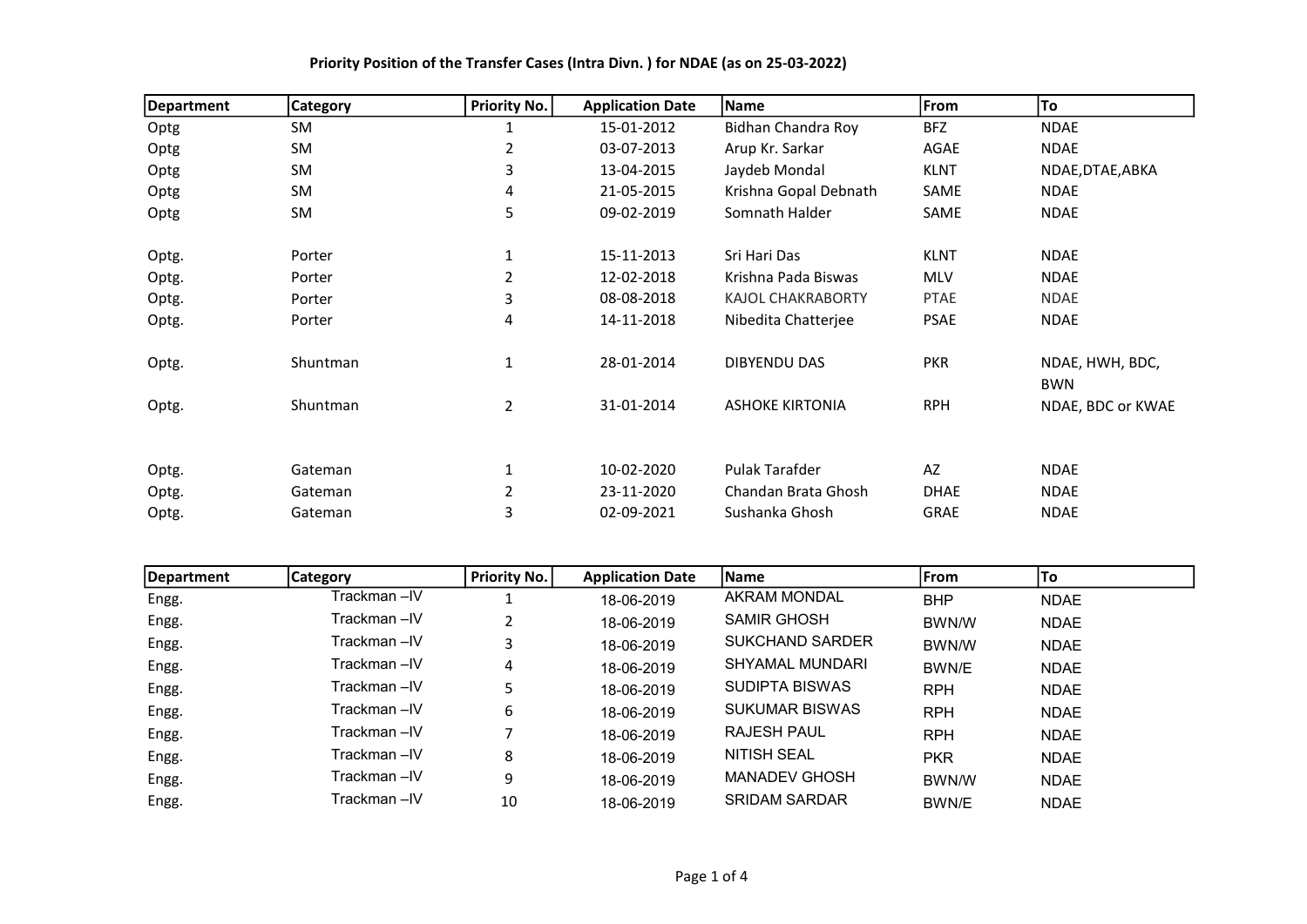| <b>Department</b> | <b>Category</b> | <b>Priority No.</b> | <b>Application Date</b> | Name                   | From         | To          |
|-------------------|-----------------|---------------------|-------------------------|------------------------|--------------|-------------|
| Engg.             | Trackman-IV     | 11                  | 18-06-2019              | <b>AMITOSH MONDAL</b>  | BWN/W        | <b>NDAE</b> |
| Engg.             | Trackman-IV     | 12                  | 18-06-2019              | <b>BIJAN MONDAL</b>    | <b>SNT</b>   | <b>NDAE</b> |
| Engg.             | Trackman-IV     | 13                  | 18-06-2019              | <b>ARINDAM BISWAS</b>  | <b>SNT</b>   | <b>NDAE</b> |
| Engg.             | Trackman-IV     | 14                  | 19//11/2019             | <b>Chanchal Biswas</b> | <b>SNT</b>   | <b>NDAE</b> |
| Engg.             | Trackman-IV     | 15                  | 19//11/2019             | Palash Kumar Roy       | SNT          | <b>NDAE</b> |
| Engg.             | Trackman-IV     | 16                  | 19//11/2019             | Faruk Abdulla Mondal   | <b>SNT</b>   | <b>NDAE</b> |
| Engg.             | Trackman-IV     | 17                  | 19//11/2019             | Alok Kumar Saha        | BWN/W        | <b>NDAE</b> |
| Engg.             | Trackman-IV     | 18                  | 19//11/2019             | <b>Bhaskar Poddar</b>  | <b>BWN/W</b> | <b>NDAE</b> |
| Engg.             | Trackman-IV     | 19                  | 19//11/2019             | Dasarath Halder        | BWN/W        | <b>NDAE</b> |
| Engg.             | Trackman-IV     | 20                  | 05-12-2019              | <b>SUKUMAR SARDAR</b>  | AZ           | <b>NDAE</b> |
| Engg.             | Trackman-IV     | 21                  | 13-02-2020              | Mahendra Kumar Tikadar | <b>RPH</b>   | <b>NDAE</b> |
| Engg.             | Trackman-IV     | 22                  | 11-08-2020              | Sk.Ajaharuddin         | <b>BHP</b>   | <b>NDAE</b> |
| Engg.             | Trackman-IV     | 23                  | 11-08-2020              | Papai Biswas           | <b>BHP</b>   | <b>NDAE</b> |
| Engg.             | Trackman-IV     | 24                  | 11-08-2020              | <b>Biprojit Mondal</b> | <b>BHP</b>   | <b>NDAE</b> |
| Engg.             | Trackman-IV     | 25                  | 11-08-2020              | Nemai Dey              | <b>BHP</b>   | <b>NDAE</b> |
| Engg.             | Trackman-IV     | 26                  | 11-08-2020              | Pinaki Biswas          | <b>BWN/W</b> | <b>NDAE</b> |
| Engg.             | Trackman-IV     | 27                  | 11-08-2020              | <b>Bittu Roy</b>       | BWN/W        | <b>NDAE</b> |
| Engg.             | Trackman-IV     | 28                  | 11-08-2020              | Nitesh Chandra Nath    | <b>BHP</b>   | <b>NDAE</b> |
| Engg.             | Trackman-IV     | 29                  | 11-08-2020              | <b>Bikash Das</b>      | <b>BHP</b>   | <b>NDAE</b> |
| Engg.             | Trackman-IV     | 30                  | 11-08-2020              | Manjit Mandal          | <b>BHP</b>   | <b>NDAE</b> |
| Engg.             | Trackman-IV     | 31                  | 16-03-2020              | Shampa Sadhukhan       | AZ           | <b>NDAE</b> |
| Engg.             | Trackman-IV     | 32                  | 15-10-2020              | <b>Samarat Duley</b>   | <b>BWN/W</b> | <b>NDAE</b> |
| Engg.             | Trackman-IV     | 33                  | 15-10-2020              | Subhankar Ghosh        | <b>PDA</b>   | <b>NDAE</b> |
| Engg.             | Trackman-IV     | 34                  | 15-10-2020              | Sujay Ghosh            | <b>GRAE</b>  | <b>NDAE</b> |
| Engg.             | Trackman-IV     | 35                  | 15-10-2020              | Nepal Ch.Paul          | <b>GRAE</b>  | <b>NDAE</b> |
| Engg.             | Trackman-IV     | 36                  | 15-10-2020              | Bappa Nandi            | <b>PKR</b>   | <b>NDAE</b> |
| Engg.             | Trackman-IV     | 37                  | 15-10-2020              | Chatnya Sikder         | <b>PKR</b>   | <b>NDAE</b> |
| Engg.             | Trackman-IV     | 38                  | 15-10-2020              | Swadhin Kumar Paul     | <b>NHT</b>   | <b>NDAE</b> |
| Engg.             | Trackman-IV     | 39                  | 15-10-2020              | <b>Washim Mondal</b>   | <b>PKR</b>   | <b>NDAE</b> |
| Engg.             | Trackman-IV     | 40                  | 03-12-2020              | Nayan Sarkar           | <b>SNT</b>   | <b>NDAE</b> |
| Engg.             | Trackman-IV     | 41                  | 03-12-2020              | Kanak Kanti Das        | <b>RPH</b>   | <b>NDAE</b> |
| Engg.             | Trackman-IV     | 42                  | 03-12-2020              | <b>Sumit Das</b>       | <b>RPH</b>   | <b>NDAE</b> |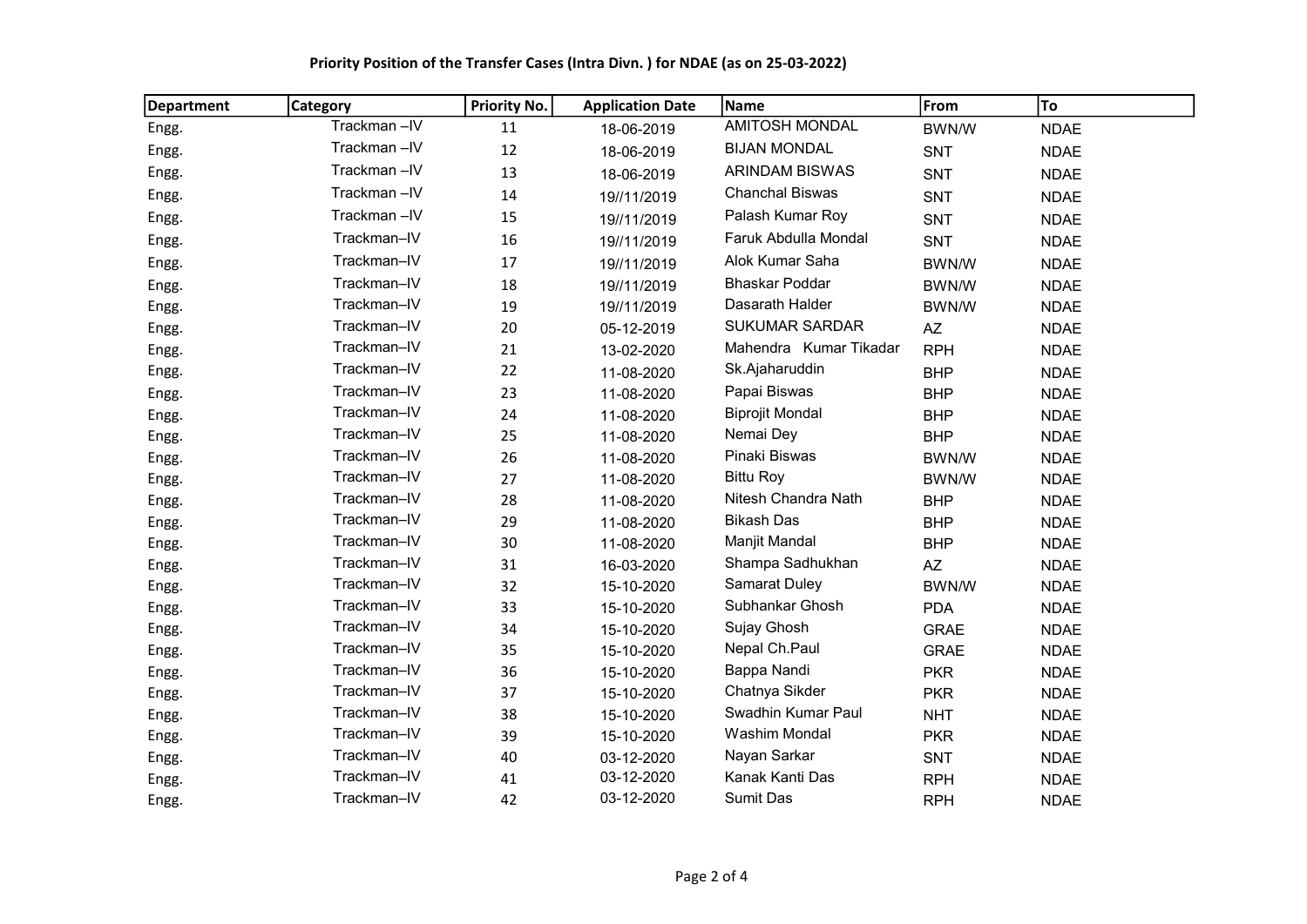| <b>Department</b> | Category           | <b>Priority No.</b> | <b>Application Date</b> | Name                     | From         | To           |
|-------------------|--------------------|---------------------|-------------------------|--------------------------|--------------|--------------|
| Engg.             | Trackman-IV        | 43                  | 03-12-2020              | Sandip Nath              | <b>RPH</b>   | <b>NDAE</b>  |
| Engg.             | Trackman-IV        | 44                  | 03-12-2020              | Animesh Ghosh            | <b>RPH</b>   | <b>NDAE</b>  |
| Engg.             | Trackman-IV        | 45                  | 03-12-2020              | Rakesh Ghosh             | <b>RPH</b>   | <b>NDAE</b>  |
| Engg.             | Trackman-IV        | 46                  | 03-12-2020              | Somnath Das              | SNT          | <b>NDAE</b>  |
| Engg.             | Trackman-IV        | 47                  | 03-12-2020              | Pranab Biswas            | <b>SNT</b>   | <b>NDAE</b>  |
| Engg.             | Trackman-IV        | 48                  | 01-12-2020              | Mithun Ghosh             | <b>RPH</b>   | <b>NDAE</b>  |
| Engg.             | Trackman-IV        | 49                  | 15-01-2021              | <b>Biplab Sarkar</b>     | SNT          | <b>NDAE</b>  |
| Engg.             | Trackman-IV        | 50                  | 15-01-2021              | Dipankar Biswas          | <b>RPH</b>   | <b>NDAE</b>  |
| Engg.             | Trackman-IV        | 51                  | 15-01-2021              | Sujoy Sadhu              | <b>RPH</b>   | <b>NDAE</b>  |
| Engg.             | Trackman-IV        | 52                  | 15-01-2021              | Raju Sarkar              | <b>RPH</b>   | <b>NDAE</b>  |
| Engg.             | Trackman-IV        | 53                  | 15-01-2021              | Debasish Biswas          | <b>RPH</b>   | <b>NDAE</b>  |
| Engg.             | Trackman-IV        | 54                  | 15-01-2021              | Swapan Sarkar            | <b>RPH</b>   | <b>NDAE</b>  |
| Engg.             | Trackman-IV        | 55                  | 15-01-2021              | Shuvra Biswas            | <b>PDA</b>   | <b>NDAE</b>  |
| Engg.             | Trackman-IV        | 56                  | 15-01-2021              | Goutam Modak             | <b>PDA</b>   | <b>NDAE</b>  |
| Engg.             | TM-IV (Gatekeeper) | $\mathbf{1}$        |                         | Animesh Murmu            | KWAE(BG)     | <b>NDAE</b>  |
| <b>Department</b> | Category           | <b>Priority No.</b> | <b>Application Date</b> | Name                     | From         | To           |
| Comml.            | ABC                | $\mathbf{1}$        | 06-03-14                | Swapan Mandal            | <b>NDAE</b>  | NDAE-HWH     |
| Comml.            | ABC                | $\overline{a}$      | $24 - 11 - 15$          | Prem Prakash             | <b>TKP</b>   | <b>NDAE</b>  |
|                   |                    |                     |                         |                          |              |              |
| Comml.            | CBC                | $\mathbf{1}$        | 20-04-12                | Tanmoy Bandyopadhyay     | <b>PSAE</b>  | CBC / NDAE   |
| Comml.            | CBC                | $\overline{2}$      | 09-09-14                | <b>Gour Chand Mondal</b> | SOAE         | Nabadwipdham |
| Comml.            | TE                 | $\mathbf{1}$        | 29-09-20                | Sadanand Mondal          | <b>PKR</b>   | <b>NDAE</b>  |
| <b>Department</b> | <b>Category</b>    | <b>Priority No.</b> | <b>Application Date</b> | Name                     | From         | To           |
| Elect/TRD         | Helper             | $\mathbf{1}$        | 16.04.18                | Dijendralal Roy          | SSE/TRD/BMAE | SSE/TRD/NDAE |
|                   |                    |                     |                         |                          |              |              |
| <b>Department</b> | <b>Category</b>    | <b>Priority No.</b> | <b>Application Date</b> | Name                     | From         | To           |
| S&T               | Tech/I             | $\mathbf{1}$        | 29-01-2018              | Kajal Biswas             | Dhatigram    | <b>NDAE</b>  |
| S&T               | Sr. Tech.          | $\mathbf{1}$        | 14-02-2018              | <b>Hiranmoy Das</b>      | <b>NDAE</b>  | RG/NDAE      |